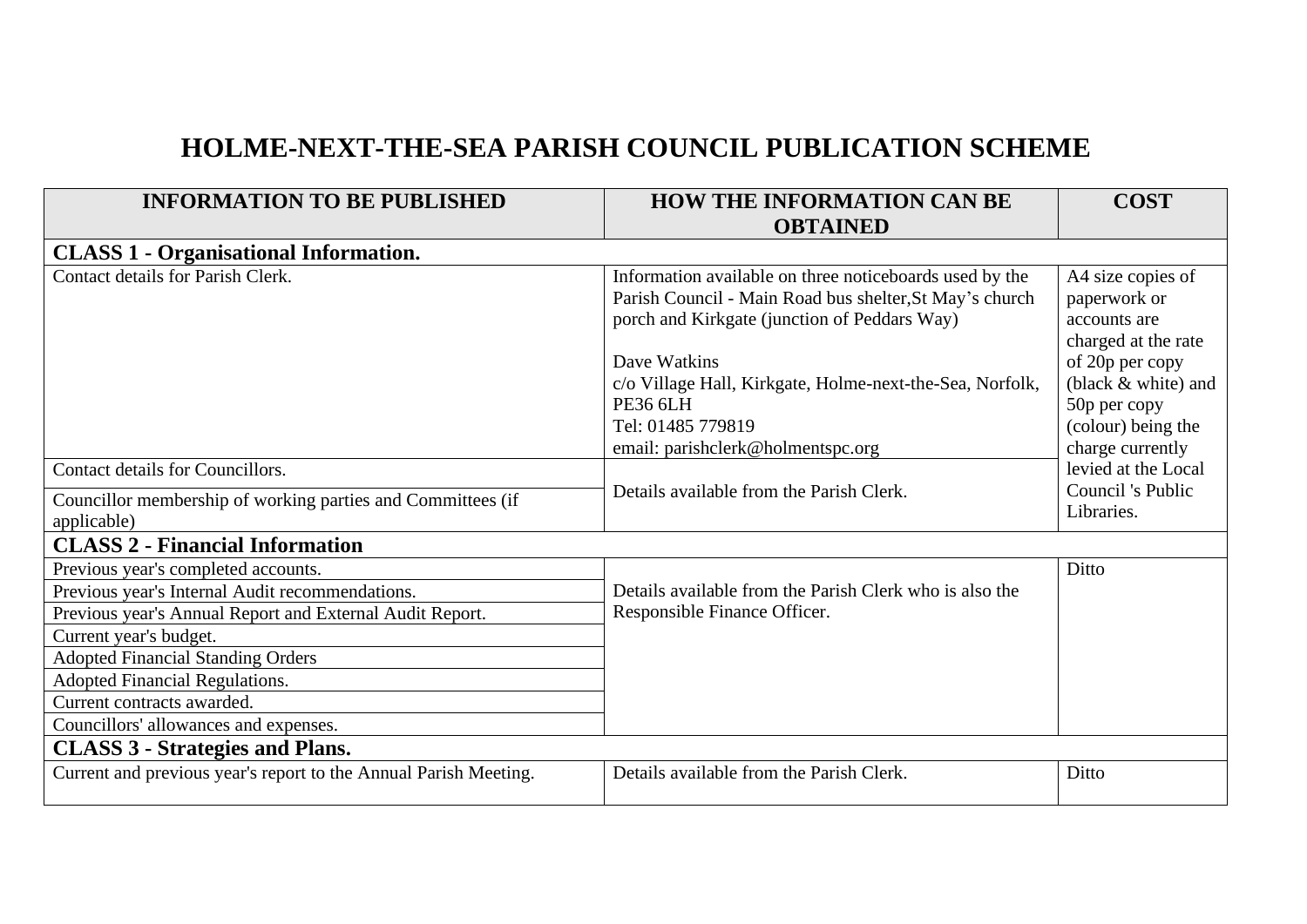| Neighbourhood Development Plan                                                       | Details available from the Parish Clerk and King's Lynn<br>and West Norfolk website:<br>https://www.west-<br>norfolk.gov.uk/downloads/download/910/holme-next-the-<br>sea_neighbourhood_plan_documents | Can be downloaded<br>from Borough<br>Council website |
|--------------------------------------------------------------------------------------|--------------------------------------------------------------------------------------------------------------------------------------------------------------------------------------------------------|------------------------------------------------------|
|                                                                                      |                                                                                                                                                                                                        |                                                      |
| <b>CLASS 4 - Decision Making Process.</b>                                            |                                                                                                                                                                                                        |                                                      |
| Timetable of meetings.                                                               | Details on all three notice boards as listed above.                                                                                                                                                    | Ditto                                                |
| Current and previous year's Agendas.                                                 |                                                                                                                                                                                                        |                                                      |
| Current and previous years' Minutes (subject to exclusion of private<br>information) | Details available from the Parish Clerk.                                                                                                                                                               |                                                      |
| Responses to Planning Applications.                                                  | Details available from the Parish Clerk but also on<br>Borough Council's planning website.                                                                                                             |                                                      |
| <b>CLASS 5 - Policies and Procedures.</b>                                            |                                                                                                                                                                                                        |                                                      |
| Adopted Standing Orders.                                                             | Details available from the Parish Clerk.                                                                                                                                                               | Ditto                                                |
| Adopted Code of Conduct.                                                             |                                                                                                                                                                                                        |                                                      |
| Adopted Complaints Policy.                                                           |                                                                                                                                                                                                        |                                                      |
| Management of Records.                                                               |                                                                                                                                                                                                        |                                                      |
| Charges for publication of information.                                              | See above.                                                                                                                                                                                             |                                                      |
| <b>CLASS 6 - Lists and Registers.</b>                                                |                                                                                                                                                                                                        |                                                      |
| Assets Register.                                                                     |                                                                                                                                                                                                        | Ditto                                                |
| Register of Members' Disclosable Personal Interests.                                 | Details available from the Parish Clerk.                                                                                                                                                               |                                                      |
| Register of Disclosable Personal Interest Dispensation (Budget).                     |                                                                                                                                                                                                        |                                                      |
| Register of gifts and hospitality.                                                   |                                                                                                                                                                                                        |                                                      |
| <b>CLASS 7 - Services.</b>                                                           |                                                                                                                                                                                                        |                                                      |
| Village Hall, Kirkgate.                                                              | Details available from the Village Hall Committee. Tel:<br>01485 525279                                                                                                                                | Ditto                                                |
| Park Piece, Triangle Land, Orchards Land, Village Green                              |                                                                                                                                                                                                        |                                                      |
| Dog Bins.                                                                            |                                                                                                                                                                                                        |                                                      |
| Street Lighting.                                                                     |                                                                                                                                                                                                        |                                                      |
| Bus shelters.                                                                        | Details available from the Parish Clerk.                                                                                                                                                               |                                                      |
| Emergency telephone.                                                                 |                                                                                                                                                                                                        |                                                      |